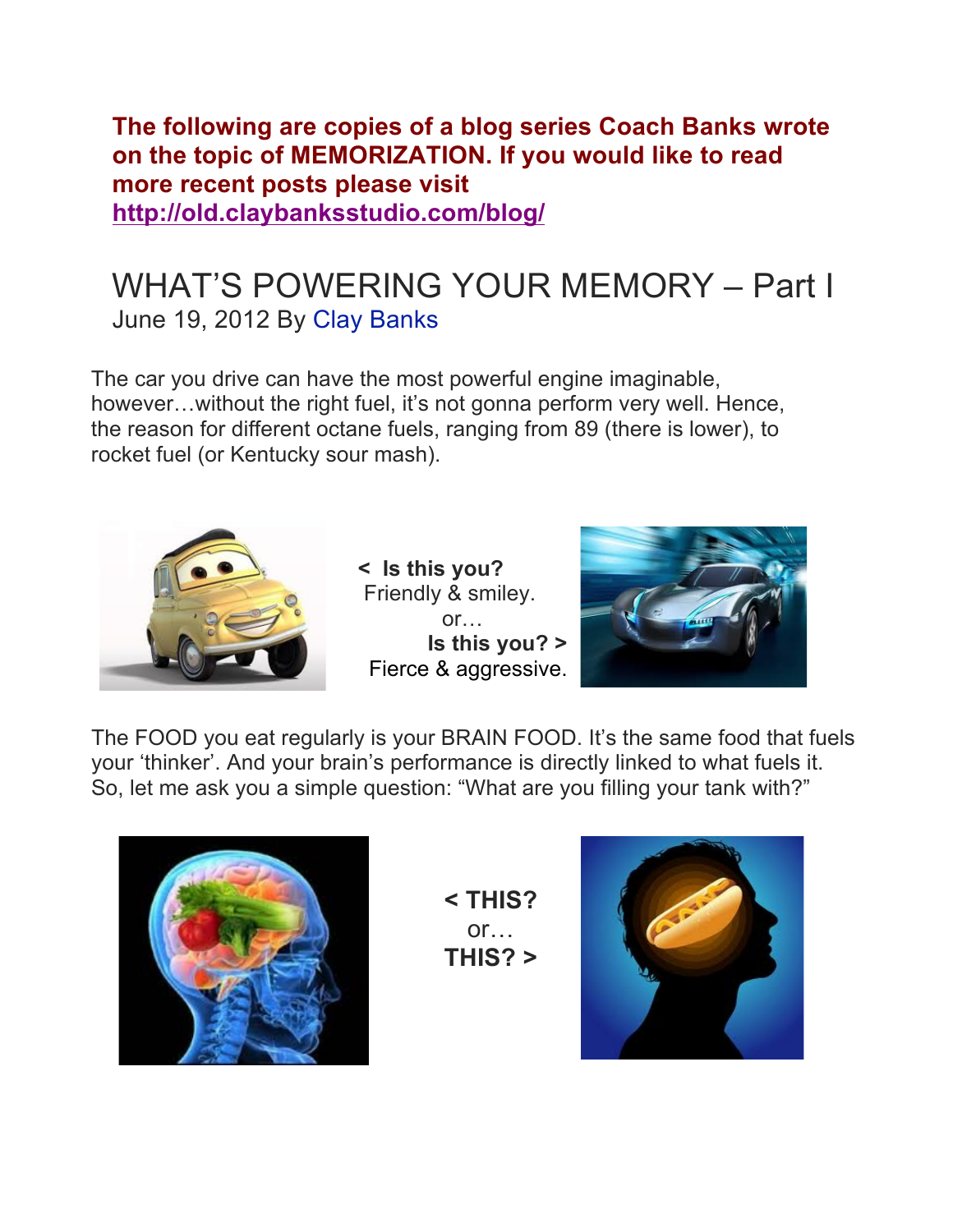If you just stop for a second and think about it…what we do as actors is more often than not called a "PERFORMANCE". Why? Have you *seen* bad acting before?? Right! And it's not what most people want to experience either. We want to see brilliant acting. Outstanding PERFORMANCES! And when it's done correctly…that's exactly what it is…a PERFORMANCE.

Don't take your food consumption for granted…*"Wishful thinking doesn't therefore a successful actor make you!"* You've got to act…smart…in all areas of the craft. And your nutrition is certainly one of them.

**BRAIN FOOD** – Think about what you eat!

**See You On Set! Coach Banks**

## **"THE ACTORS FREEWAY"**

## **Free Weekly Acting Exercises** *(a free way to train)*

WRITE one short paragraph of something, anything, filled with as much LITERAL and CONCEPTUAL information as you can. Then send it off to an acting buddy or scene partner. They intern will do the same.

Once you receive your paragraph, begin to memorize it 'verbatim'. Try using what you know about mnemonics to assist you. See blog post on MNEMONICS. http://old.claybanksstudio.com/blog/

Work on memorizing menu items. Every time you eat out, try and remember all of the ingredients of that food item by the time the waiter comes to take your order. Then attempt to tell them exactly what you would like as it appears on the menu.

**REMEMBER: Memory is a muscle that requires exercise — regularly**. Remember all of the ingredients of that food item by the time the wait person comes to take your order. Then attempt to tell them exactly what you would like, as it appears on the menu.

**REMEMBER: Memory is a muscle that requires exercise — regularly**.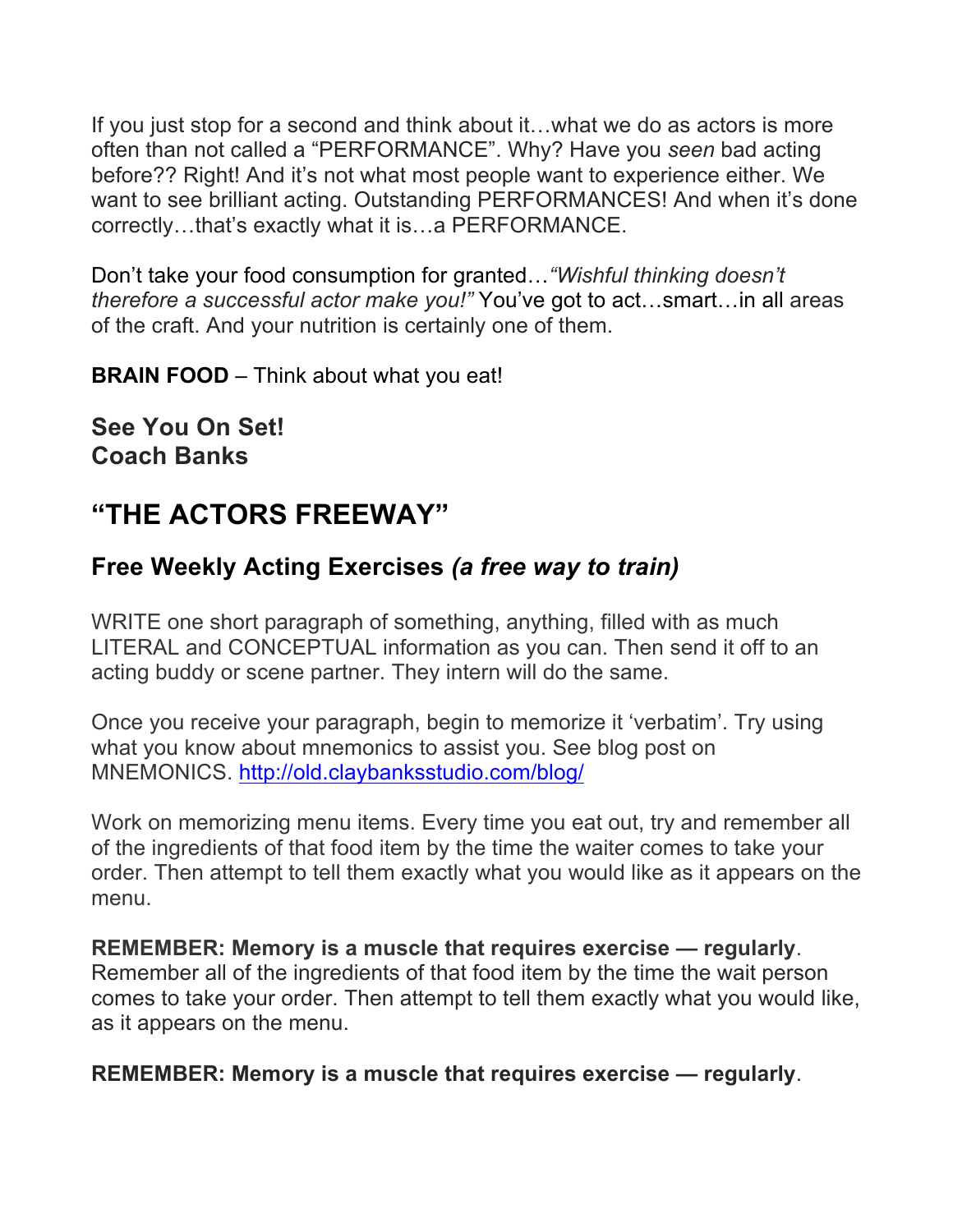# THE MEMORIZATION PROCESS – Part II May 21, 2012 By Clay Banks

## **THE MEMORIZATION PROCESS –**

- **Taking it all in**
- **Locating it again later**
- **Delivering it just as it were**

So, now that we're into this teaching on memory (intake and recall), one of the most important things I'd like for you to focus on is the raising of your awareness as to just how your memory actually works. Understanding this information will slide your knowledge fulcrum to the right (refer to the ZONE teaching) resulting in you becoming more confident. You becoming more confident will result in this whole process becoming more effective for you.

## **TAKING INFORMATION IN (LEARNING LINES):**

Your state of being when you take information in will greatly effect your ability to memorize effectively.



A clear head, lack of distractions, lack of stress, your care level, and setting aside a designated a chunk of time are just a few of the things you may want to consider when studying.

"I'm sorry, there was just so much going on that I can't remember."

## **WHERE YOU PUT THE INFORMATION (STORAGE):**

Now, for the sake of this lesson, we're going to consider the three basic types of memory that we use.

SENSE MEMORY– SHORT TERM MEMORY – LONG TERM MEMORY.

Think of your mind as if it were mechanical, much like a computer. Your memory might look something like this: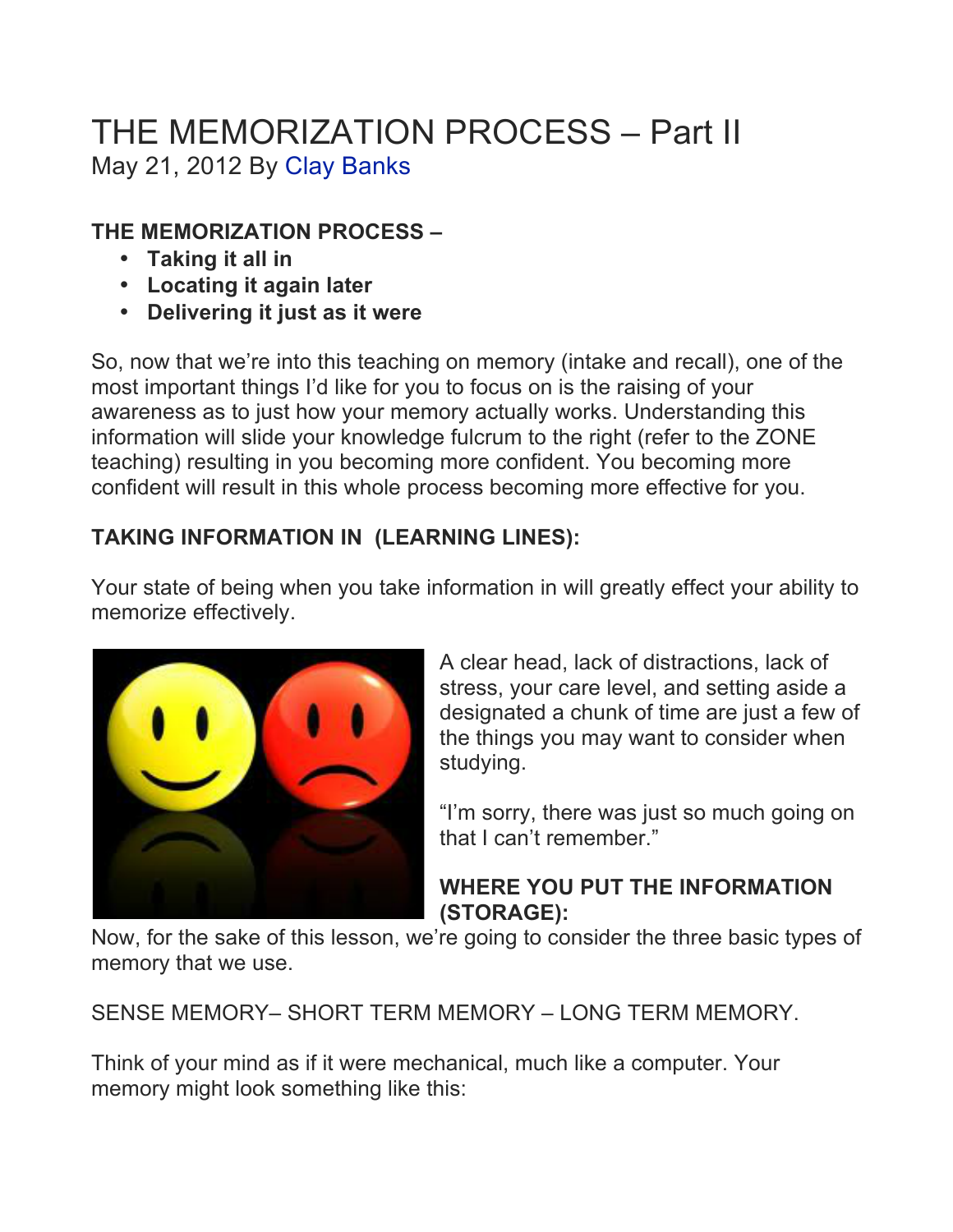

**Sense Memory** is similar to RAM (Random Access Memory), it only works when the power in on!

**Short Term Memory** only lasts for a few seconds to a few minutes…then it's gone!

**Long Term Memory** can last a lifetime…and beyond! (I really didn't mean for all of this to rhyme…)

## **HOW TO GET THE INFORMATION BACK OUT (DELIVERY):**

When you do the above properly and over time, not cramming at the last minute, your recall will be as easy as remembering your own name. Not to confuse you, but just take a look at this:

#### **MULTI-STORE MODEL**



We'll be taking all of this to the next level this week. So, remember... don't forget!

## **See You In The Studio! Coach**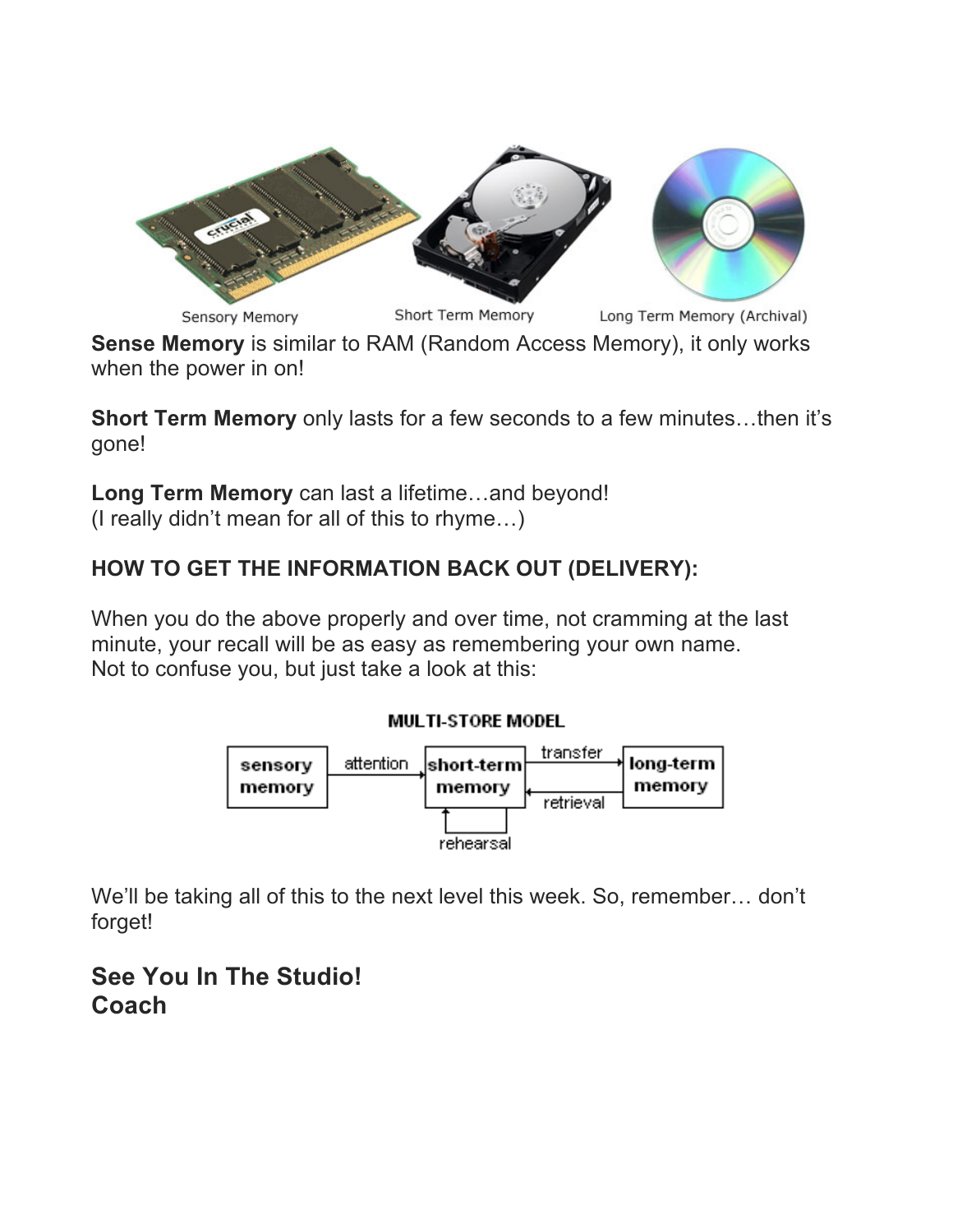# THE MEMORIZATION PROCESS CONTINUED – Part III

June 3, 2012 By Clay Banks

ARTISTS –TOTAL RECALL – It's all in there, now let's get it back out. Before we roll out any further with this lesson on MEMORIZATION be sure to



read Part 1 first.

Having said that…

When considering methods to optimize memorization, you may come across something to this effect –"MEMORIZATION is a method of learning that allows an individual to recall information VERBATIM." (see definition) DEFINITIONS…

VERBATIM: in exactly the same words as were used originally – word for word

So, let's take a look at a little device called… **MNEMONICS.** 

(Pronounced new\_mon\_ics.)

A mnemonic is a triggering device that assists in remembering something. Generally an association of many sorts that helps convert information from SHORT TERM memory to LONG TERM memory. Thus, enabling you to recall or "remember" things easier.

EXAMPLE: Take, for instance, any line of dialog. Now isolate the true MEANING of that line. What does that line mean to you? Draw a familiar association to that meaning, fill it with information… color, sound, feeling…and put it into action (the glue). Place it somewhere on/in your person (body), and pinch it. That's correct; pinch that part of you (careful where you place the info). Now, let some time pass and pinch that location again. If you've done everything correctly, that information (line of dialog) should come back to you… just as you stored it. If not, continue to strengthen your mnemonic device.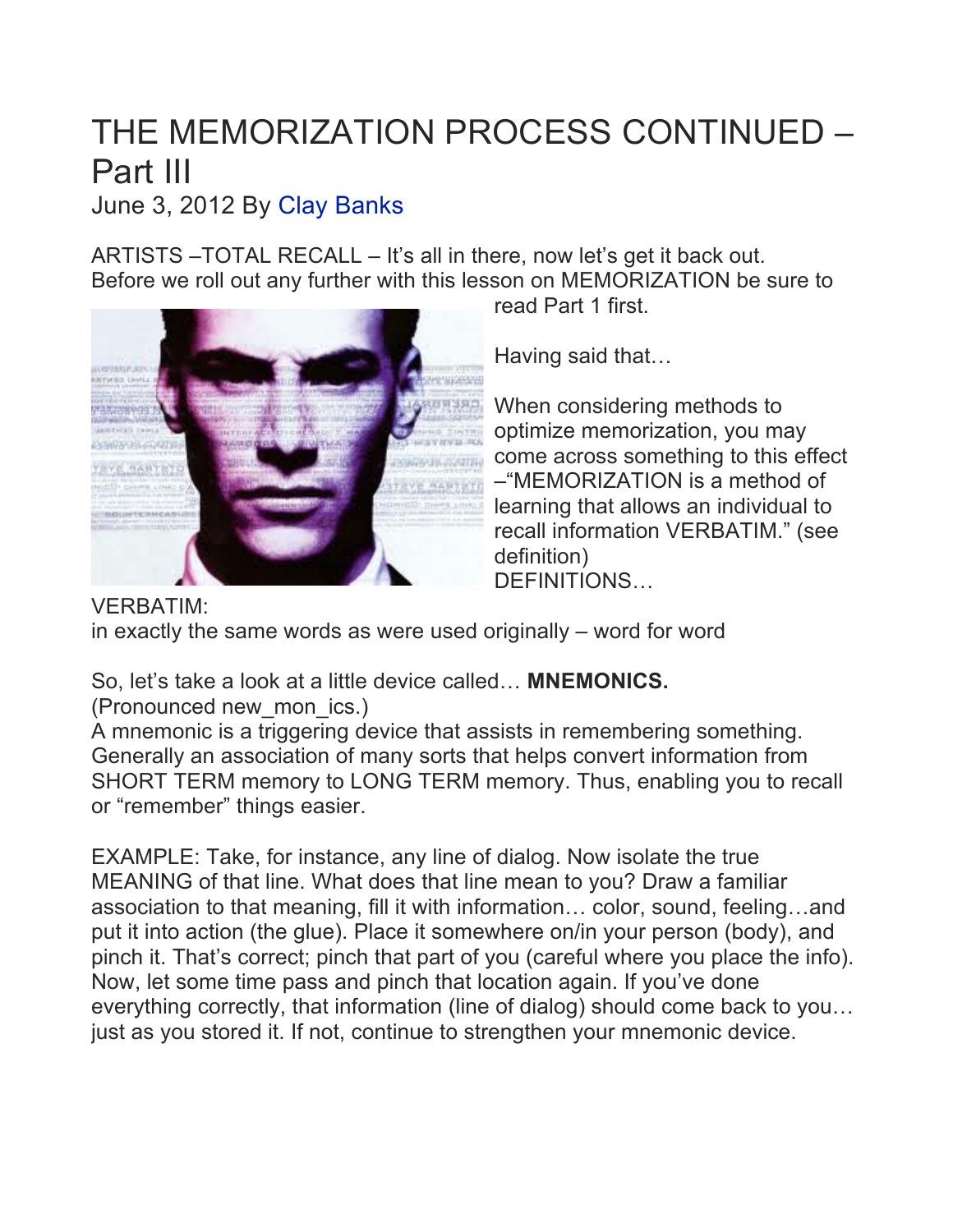

**Pinch** 

This is just one example of how mnemonics functions. You're not going to be pinching yourself all through your scene work. It's just to show you more visually how mnemonics works to help recall stored information. Remember the string on the finger thing?

See You On Set! Coach Banks

P.S.

Sir Anthony Hopkins not only reads his lines well over 200 times (that's right, 200) but he writes each line down three times. By the third time, he feels he's committed the line to memory. Writing your lines down will help you process and memorize them.



This is just one of the many ways to help you to memorize. It's incredibly important for me to stress the amount of 'work' that's involved in properly preparing for a scene.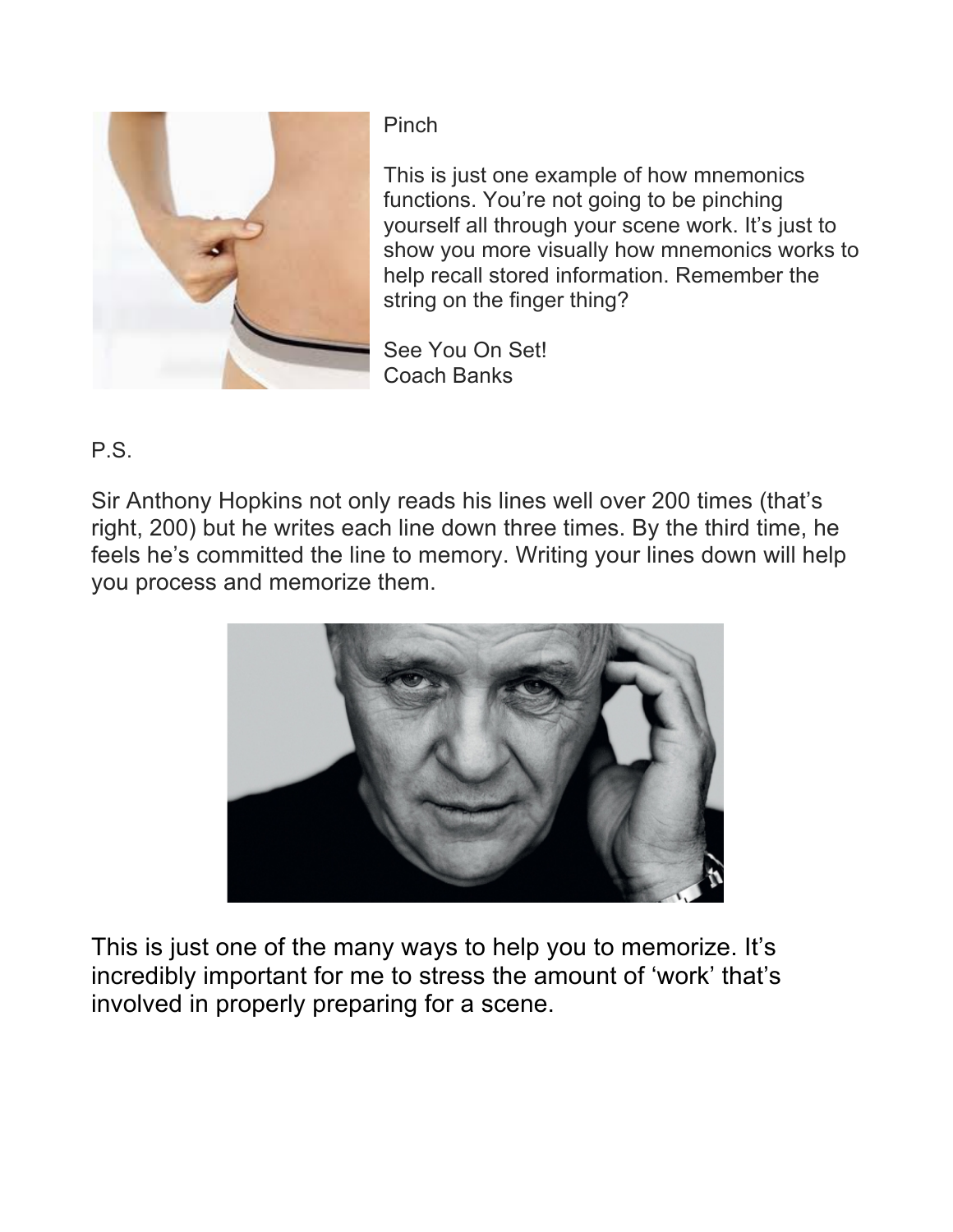# **FOOD FOR THOUGHT**

June 19, 2012 By Clay Banks

## **ARTISTS – FOOD FOR THOUGHT**

OK, I know that many of you have been patiently waiting for this "FOOD FOR THE BRAIN" teaching for a couple of weeks now… so I won't keep you in suspense any longer. Here it is…

After extensive investigative research, combing through a myriad of material and complex nutritional studies, deciphering through all sorts of contradicting and diametrically opposed opinions…I'm going to break it all down and keep it very simple for you. Ready?



### **EAT RIGHT AND DRINK PLENTY OF WATER**

Now, maybe that's not what you were expecting. But, if I were to go into too much detail about it all, I know that most of you would most likely tune out. So, here's my extended, mini version for you to chew on.

If you eat really BAD food, food containing heaps of empty calories, high sugar and sodium counts and ridiculous amount of fats, not only will your brain not function correctly, but you're putting yourself at risk of far too many things for me to mention in this article.

Apparently, your brain (like your body) seems to respond incredibly well to heavy doses of water, every day. So, here's the best thing for you to do:

## **DRINK HEAPS OF H2O!**

Consume half your body weight in ounces of water. If you weigh in at 100 pounds, you're not only very thin (or young), but you should be drinking 50 ounces of water each day…minimum.

Start by drinking at least eight to sixteen ounces of water as soon as you wake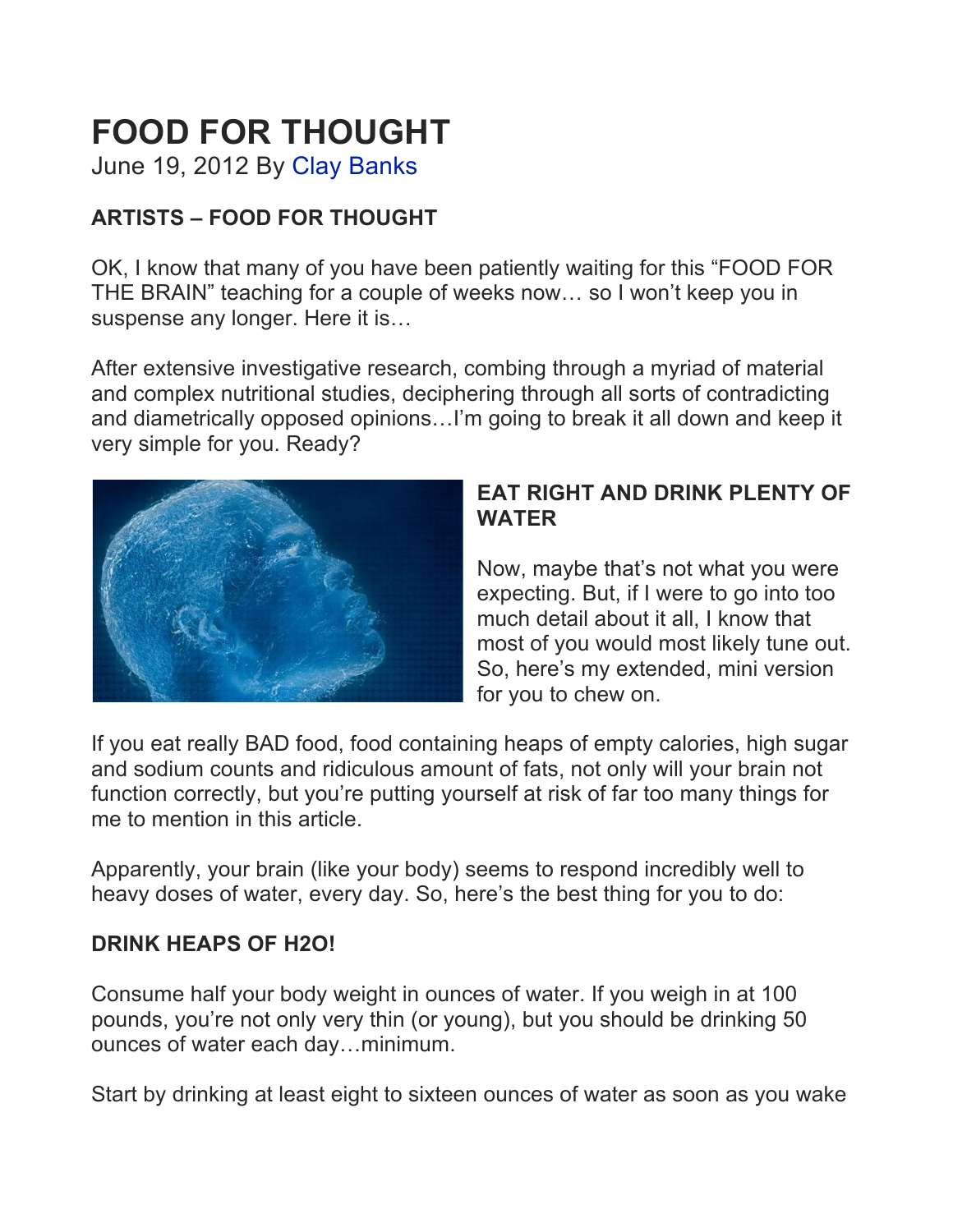up in the morning. Just get it down! Keep a bottle of water by your bed and create a ritual of downing it as soon as you wake up. This will provide you with more benefits than you can imagine. Some benefits include: better brain function, clearer eyes, a healthier you overall (inside and out), and even weight loss. It's cheap, it's easy, and it's healthy.

**NOTE:** If you're looking to lose a little weight along the way, consume a liter of ICE WATER as soon as you wake up and at least 30 minutes before your first meal. You're first meal (breakfast) should be no later than 45 minutes after you wake up and it should contain at least 20 grams of protein. Do this for a week and smile away the pounds!

**OMEGA-3!** Something else your brain seems to like is Omega-3 oil. Again, not only for your brain and memory but for so many other things that promote good overall health as well. www.BrainHealthandPuzzles.com

You can get your Omega-3s from fish (salmon, halibut, tuna and scallops ), EPA DHA liquids and capsules, walnuts and flax. There are other foods that will do the trick, however these seem to be some of the more concentrated Omega-3 foods.



I could go on, but seeing as this is an article for actors about how to

better memorize lines and not necessarily an article on health and nutrition…I'll end it here.

**BRAIN FOOD --** My conclusion to this teaching:

In the words of Mickey Mantle (and others)…

**"If I had known I was going to live this long, I would have taken better care of myself."** 

Eat Healthy.

**See You On Set! Coach Banks**